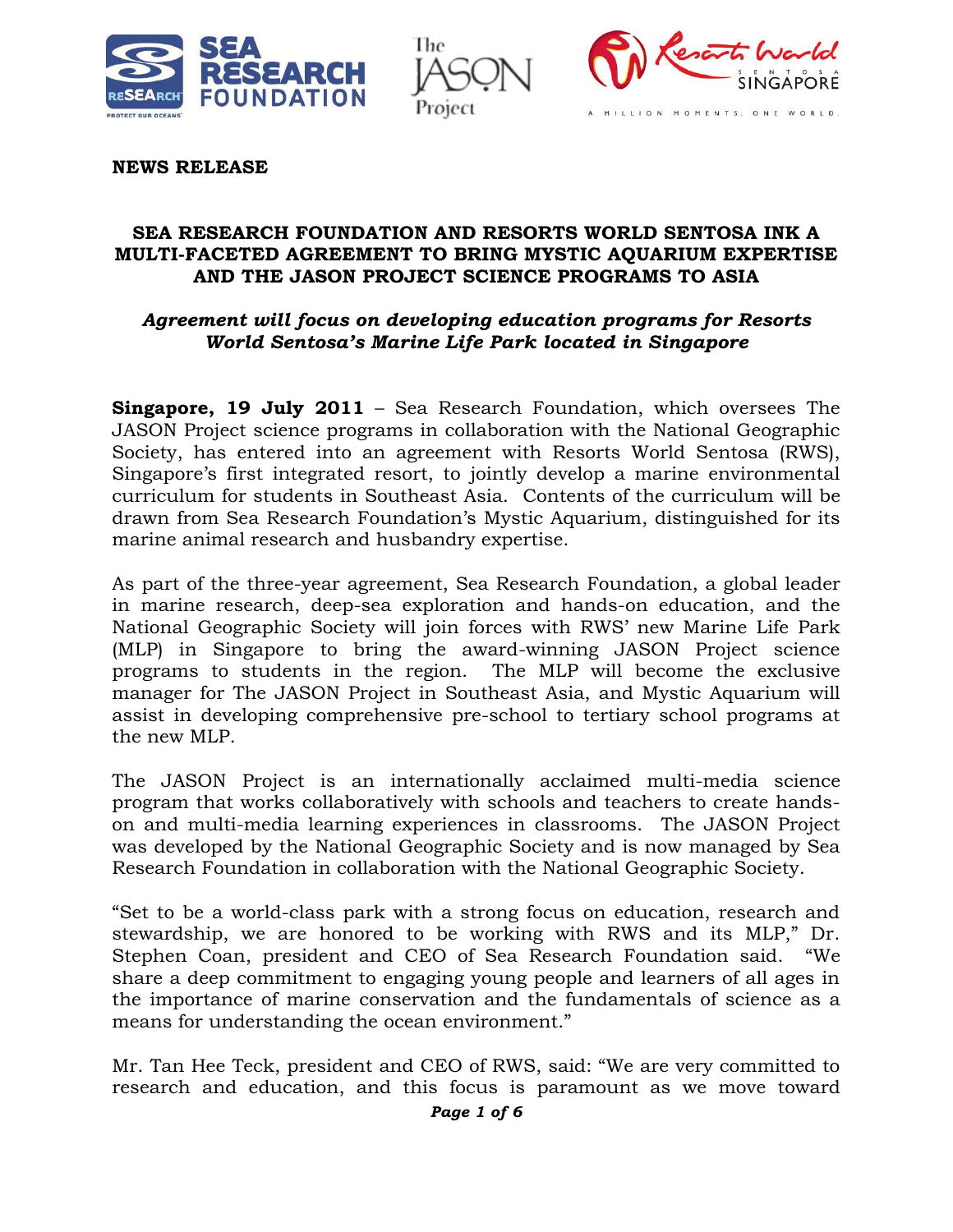completing and opening our new Aquarium and the MLP. Our collaboration with Mystic Aquarium and The JASON Project – both globally renowned entities of the Sea Research Foundation - as well as the well-respected National Geographic Society, will put us in the forefront of science, conservation and education programs dedicated to our oceans and marine life. These programs will undoubtedly yield important resources for the students of Singapore and other Southeast Asian nations."

Programs will include travelling teacher experiences that will take place in schools, on-property education programs, and interpretative and hands-on learning experiences.

The MLP and Sea Research Foundation will also collaborate on various biological research programs. Sea Research Foundation specializes in studying the immune systems of marine mammals and the correlation between marine mammal immune response to human health issues. The MLP team of veterinarians, marine mammal specialists and curators will provide additional expertise and support to expand such research.

-End-

## **About Sea Research Foundation**

Sea Research Foundation is based in Mystic, Connecticut, USA and is the parent organization of Mystic Aquarium, Institute for Exploration and The JASON Project. A non-governmental, mission oriented organization, it is focused on marine research, conservation, exploration and education. Sea Research Foundation and National Geographic Society, also a nongovernmental mission oriented organization, work jointly in developing and implementing The JASON Project science program throughout the world.

# **About Mystic Aquarium**

Mystic Aquarium is a division of Sea Research Foundation, Inc., a non-profit 501(c)3 organization, and is counted among the nation's leading aquariums with more than 300 species and an extensive collection of marine mammals, including New England's only beluga whales. Mystic Aquarium has been a pioneer in offering guests a variety of up close encounters with a wide range of marine animals. The mission of Sea Research Foundation is to inspire people to care for and protect our ocean planet through education, research and exploration. Learn more at [www.mysticaquarium.org](http://www.mysticaquarium.org/) or [www.searesearch.org.](http://www.searesearch.org/)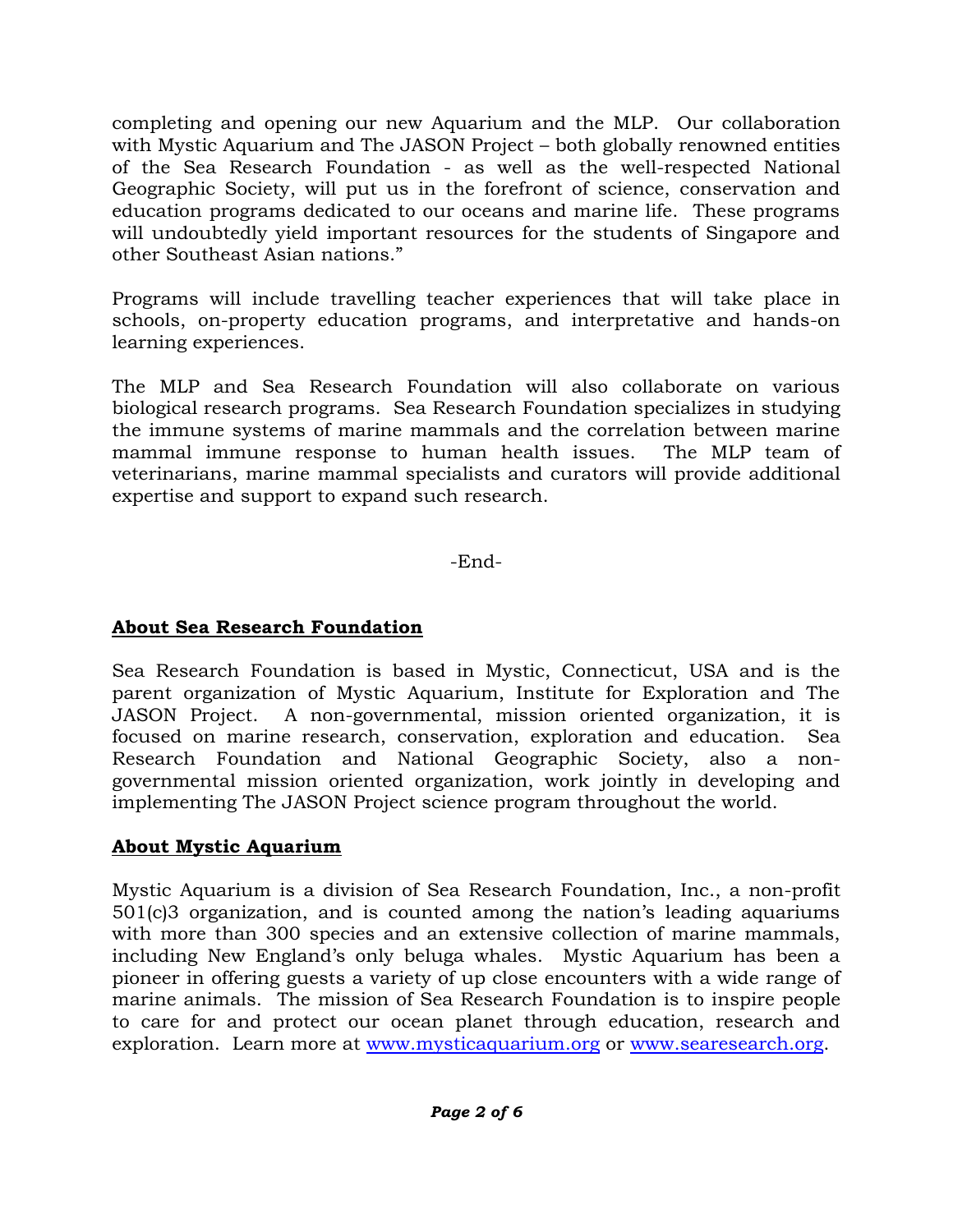## **About The JASON Project**

A non-profit subsidiary of the National Geographic Society, The JASON Project works with NOAA, NASA, the Smithsonian Institution and other leading organizations to develop inquiry-based science curricula and professional development. The JASON Project was founded in 1989 by Dr. Robert Ballard, the oceanographer and National Geographic Explorer-in-Residence best known for his discovery of RMS Titanic and who today serves as The JASON Project's chairman and chief scientist. Learn more at [http://www.jason.org/public/whatis/start.aspx.](http://www.jason.org/public/whatis/start.aspx)

## **About Resorts World Sentosa**

Resorts World Sentosa (RWS), Singapore's first integrated resort, is located on the resort island of Sentosa. Spanning 49 hectares, the resort has welcomed over 15 million visitors since it opened in January 2010. RWS is home to the region's first-and-only Universal Studios theme park, a casino, luxurious accommodation in four unique hotels, the Resorts World Convention Centre, celebrity chef restaurants as well as specialty retail outlets. The resort also offers entertainment ranging from its resident theatrical circus spectacular, Voyage de la Vie, to public attractions such as the Crane Dance and the Lake of Dreams. RWS is currently developing the second phase of the Resort. Upon completion, RWS will open the Maritime Experiential Museum and Aquarium, the Marine Life Park (MLP), a destination spa and two additional hotels. Notably, when it opens in 2012, the MLP will be the world's largest oceanarium housing some 100,000 fishes in over 55 million litres of water as well as offering a structured education and research programme dedicated to the propagation, care and conservation of marine life animals. RWS is wholly owned by Genting Singapore, a company of the Genting Group. Visit [http://www.rwsentosa.com.](http://www.rwsentosa.com/)

## **Media Contacts:**

### **Sea Research Foundation**

Erin Merz Tel: +1 860 572 5955 ext.338 Email: [emerz@searesearch.org](mailto:emerz@searesearch.org)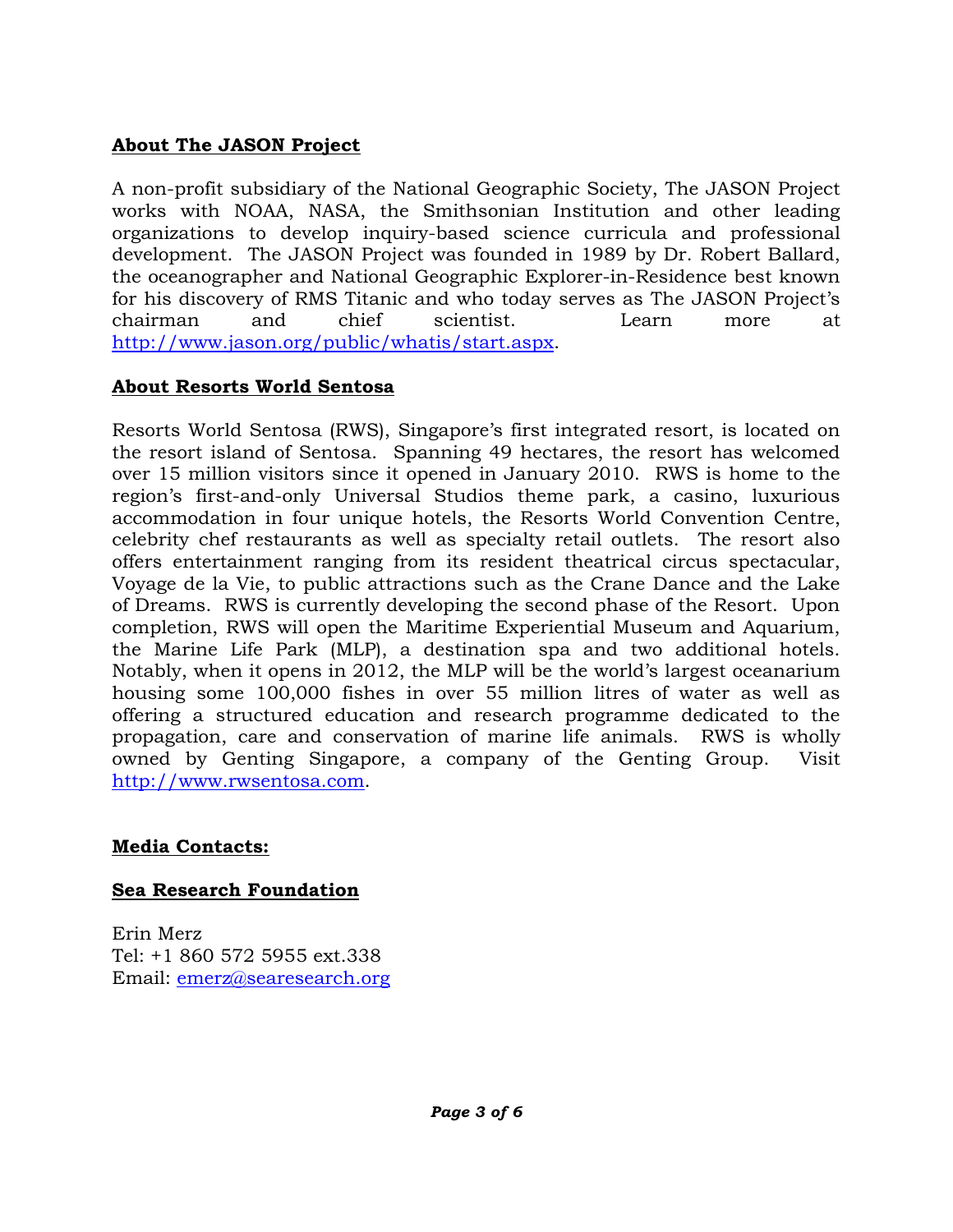### **Resorts World Sentosa**

Lim Soon Hua DID: +65 6577 9768 Email: [soonhua.lim@rwsentosa.com](mailto:soonhua.lim@rwsentosa.com)

## **Weber Shandwick Singapore (for Resorts World Sentosa)**

Danny Cham / FangTing Zheng Tel: +65 6825 8044  $\overline{)}$  +65 6825 8031 [dcham@webershandwick.com](mailto:dcham@webershandwick.com) / [fzheng@webershandwick.com](mailto:fzheng@webershandwick.com)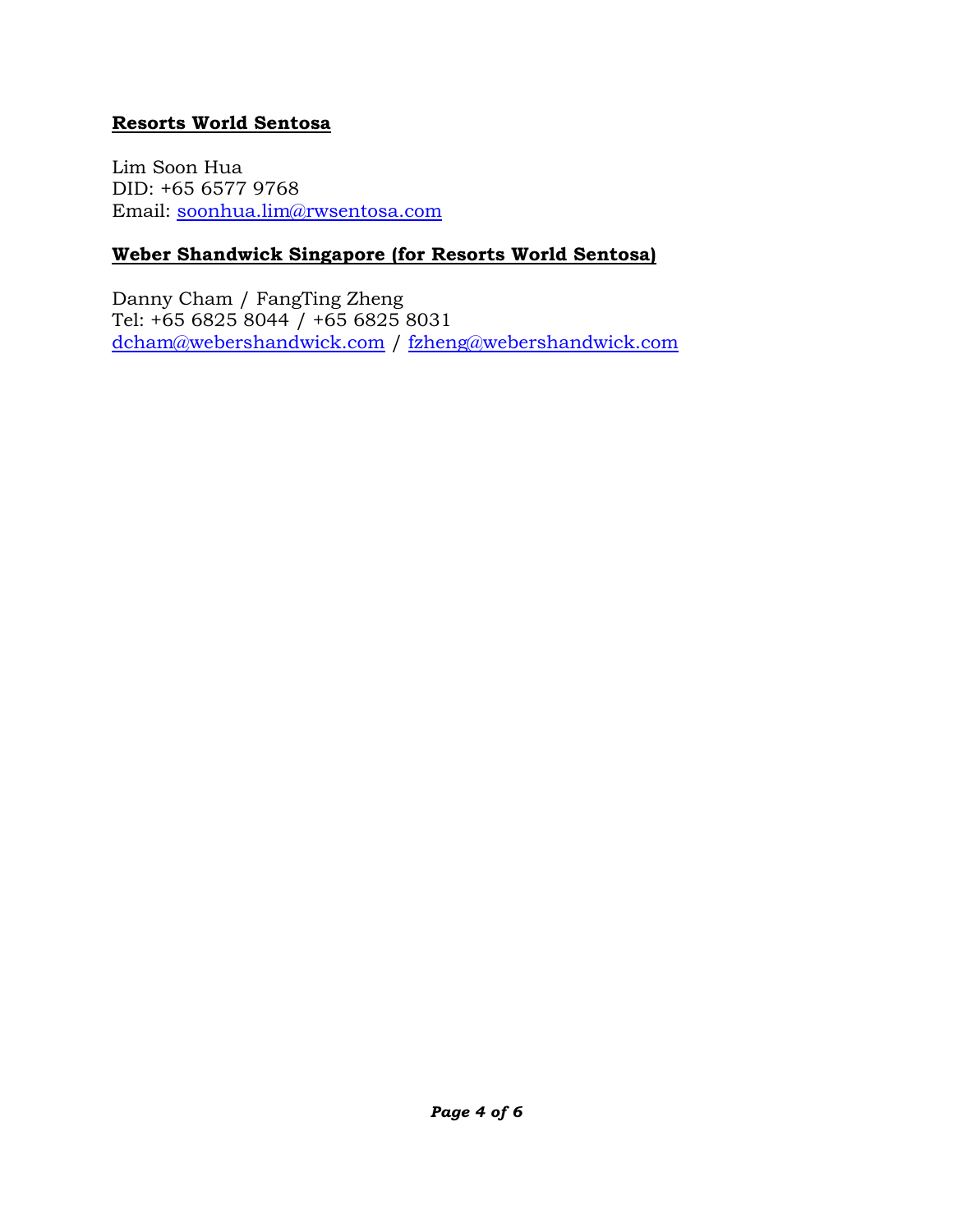#### **Notes to Editor:**



Mystic Aquarium's Shark Encounters exhibit, allows guests to interact with docile whitespotted bamboo sharks. Photo by Dean Digital Imaging. © Mystic Aquarium. All rights reserved.



A summer camp at Mystic Aquarium. Aquarium camps offer hands-on activities, up-close animal encounters, field trips and other fun and educational experiences for children ages 2 to 16. For younger children, the aquarium offers day camps, while older kids have the opportunity to participate in overnight programs spanning one night to up to one week. © Mystic Aquarium. All rights reserved.